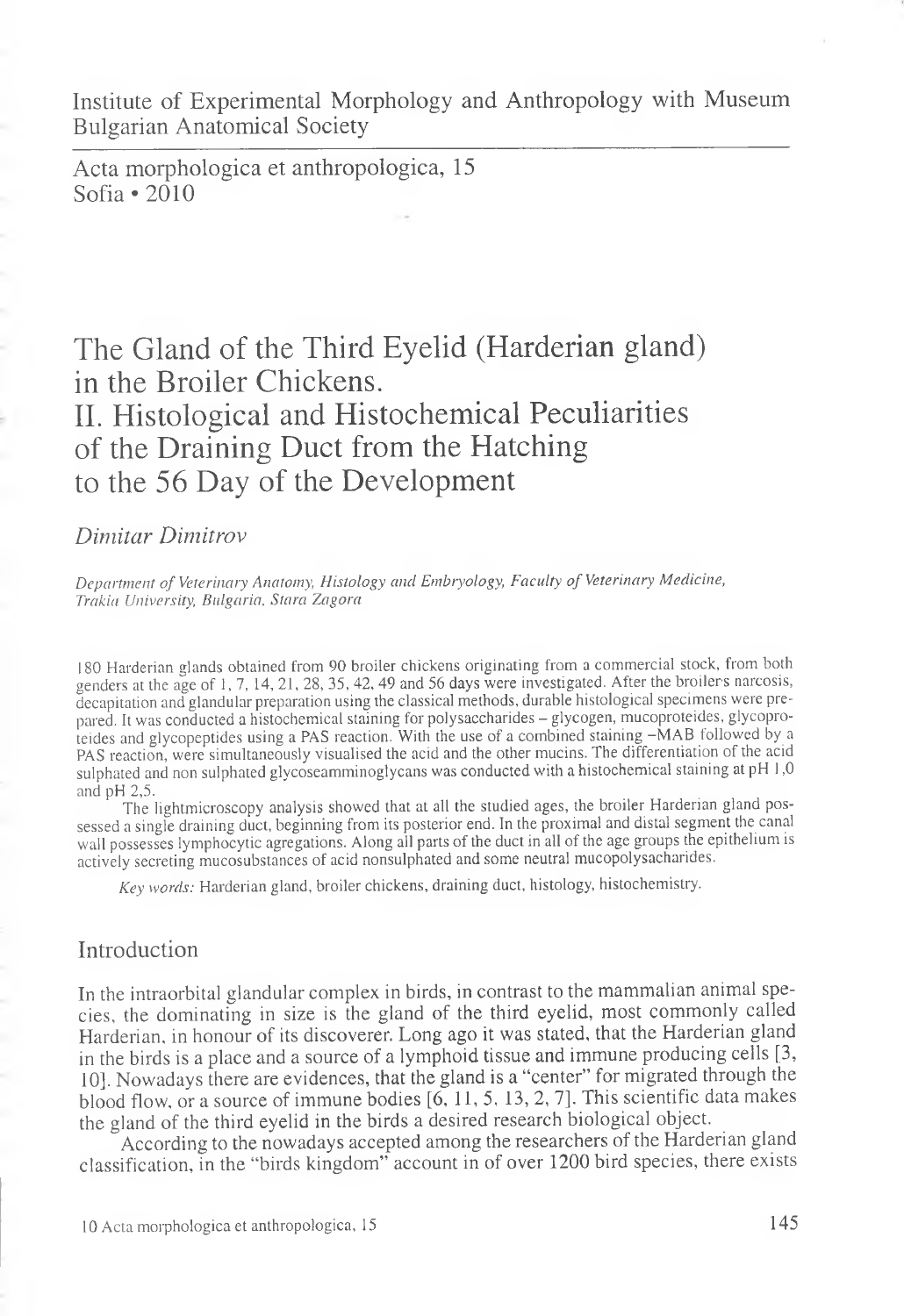four types of Harderian glands. The domestic fowl and the galinacea bird species possess a complex tubuloacinous gland of the third eyelid.

In contrast to the well studied basic secretory structural elements of the Harderian gland - acins and different classes of secretory tubules, the draining duct of the gland is rarely mentioned in the specialized literature. Making an anatomical description of the gland in the domestic fowl, some authors mention some scarce morphological peculiarities of its draining duct [3, 16, 9 J. In two consecutive experimental scientific studies the authors ligatures and drains the draining duct of the Harderian gland in fowls, but gives in their publications only a short description of the condition of the duct after the experiment conduction  $[14, 15]$ . In the literature there is a lack of data about the microstructure of the duct. There is also a lack of information about the structural peculiarities of the draining duct of the gland in birds of the broiler type during their development.

In the present study we aimed, using the method of the light microscopy analysis, to determine the microstructural condition and some histochemical peculiarities of the draining duct of the broiler chicken's Harderian gland  $-$  from the hatching till the 56<sup>-th</sup> day of the postnatal development.

#### Materials and Methods

Harderian glands of 90 stock broiler chickens  $-1$ , 7, 14, 21, 28, 35, 42, 49 and 56 days old were used for the conduction of the present study. Every age group consisted of 5 male and 5 female birds. The glands of the third eyelid were taken from previously anaesthetized broiler chickens after decapitation followed by orbitotomy and a careful separation from the surrounding structures and tissues [1]. The obtained 180 Harderian glands were fixated in 10% water solution of neutral formaldehid and in the fixating mixtures of Bouen and Carnoa. After embedding in paraffin with the use of a microtome (Reichert Jung. Austria) were prepared a considerable number of longitodinal and transversal sections with a maximal thickness of 6 um. From the formalin sectios after staining with Ehrlich- s hematoxylin and eosin and a polychrome Heidenhein's Azan, durable histological specimens were made [12]. Over a part of the sections fixated in the fixating mixture of Karnua we conducted a histochemical (PAS) — reaction for demonstrating the presence of polysaccharides, glycogen, mucoproteides, glycoproteides and glycolipids [12]. Over sections fixated in the fixating mixture of Camoa was conducted a combined staining method using Mowris's alcian blue, followed immediately by PAS reaction, for the simultaneous staining of the acid and other mucins at pH 2.5 [8]. A selective differentiating staining with Alcian blue at pH 1.0 was conducted for determinating of the sulphated glucoseaminoglycans [12], also the staining with Alcian blue at pH2,5 for the differentiation of the acid nonsulphated glucoseaminoglycans [12].

### Results and Discussion

According to the scarse literature data [16, 9 ], in the galinaceous bird species only one non pair canal leaves from the posterior end every Harderian gland (left and right), after which reaches the base of the third eyelid where drains the products generated in the gland. The examined from us large number of histological sections determined that the draining duct of the gland of the third eyelid in the stock broiler chickens leaves the gland also through its posterior pole. It begins in a different way in every bird. We came across findings, in which the duct began spontaneously among some of the last glandu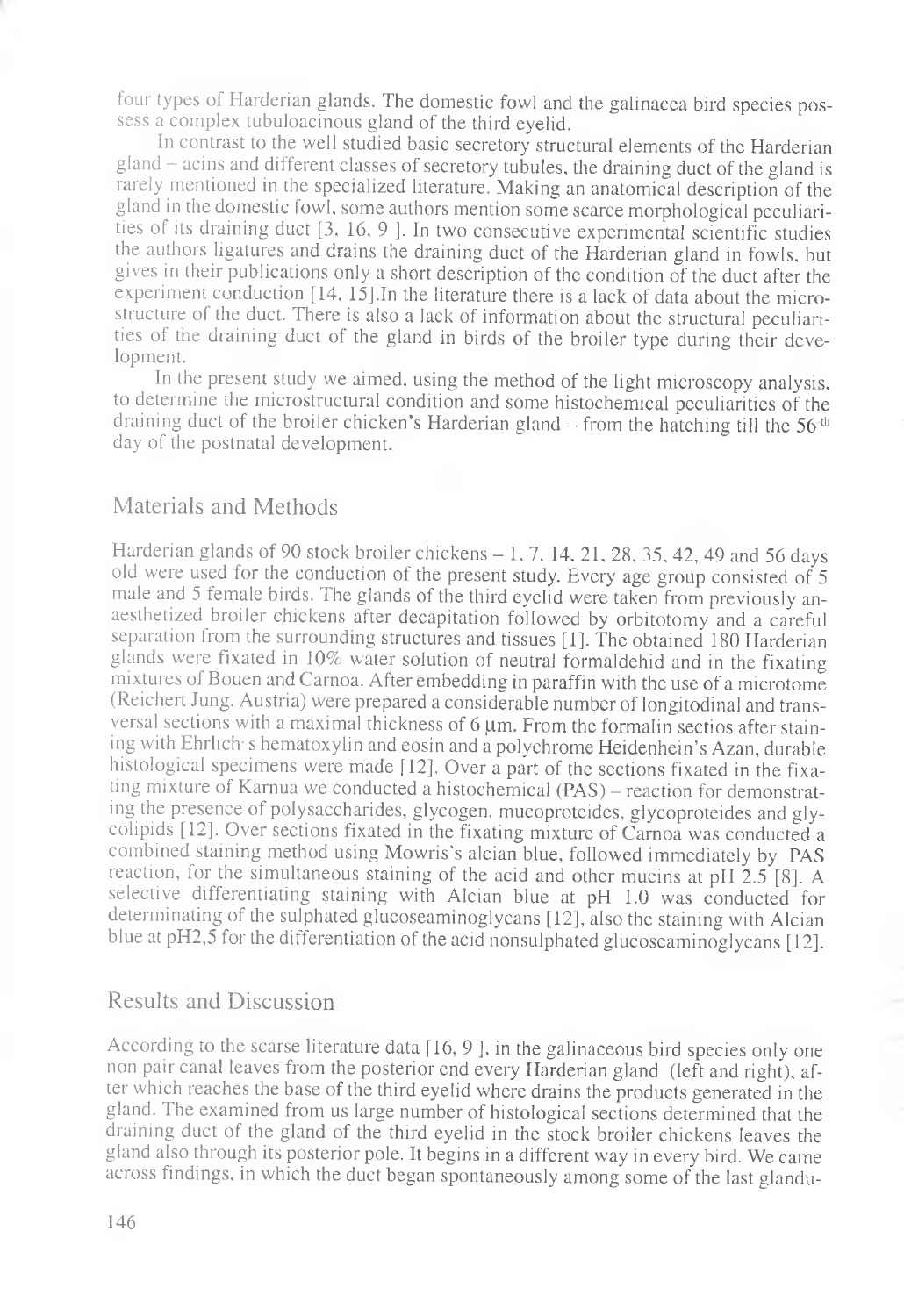lar lobules in the organ. In other cases some of the terminal lobules in the posterior end of the gland was "transformed" into a beginning of the draining duct.

Independently of this in what way the initial segment of the Harderian gland draining duct begins, in every age group of older chickens, its wall shows a similar structure throughaut the whole length of the duct. The duct was surrounded by a comparatively thin layer of connective tissue. The connective tissue coating was wrapped in a different thickness of adipose pillow throuhout the whale length ol the duct consistina of white adipose tissue. Although the precision of the conducted study in all age groups of birds was not determined the presence of a connective tissue capsule. With the help of the light microscopy analysis was determined in the duct tissue covering a presence of connective and white adipose tissue, well blood circulation and inervation, which can be treated as an indirect evidence for the duct functional load. Another common structural element, for which however we determined an age related dependency, were the diffuse or local concentrations of lymphocytes and lymphoid cells agregations. They were observed in the draining duct of the Harderian gland of the 4-week old broilers  $(28<sup>th</sup> \, \text{day})$ , and were present in almost every histo section of birds belonging to the last four age groups  $-35<sup>th</sup>$ ,  $42<sup>nd</sup>$ ,  $49<sup>th</sup>$  and  $56<sup>th</sup>$  day. If the draining duct of the broiler Harderian gland is conditionally divide along its length into a proximal (initial), medial (middle) and distal (terminal) parts beginning from the posterior glandular end to the conjunctiva, the lymphatic aggregations are mostly determined in the initial and terminal parts of the duct. Along with the local lymphatic aggregations along the whole length of the draining duct, were also diffuse intercellular lymphocytic infiltrations among the ducts epithelium.

Light microscopically was determined, that even in the old broiler chickens, the draining duct of the Harderian gland is with formed and activity functioning covering epithelium (Fig. 1). The epithelial cells covering the inner surface of the broiler Harderian gland draining duct varied in their shape along the ducts length - from cubic



Fig. 1. Broiler chicken – first day. Transversal section from the opening segment of the draining duct, which is already covered with an actively functioning epithelium. Heidenhein's Azan,  $\times$  250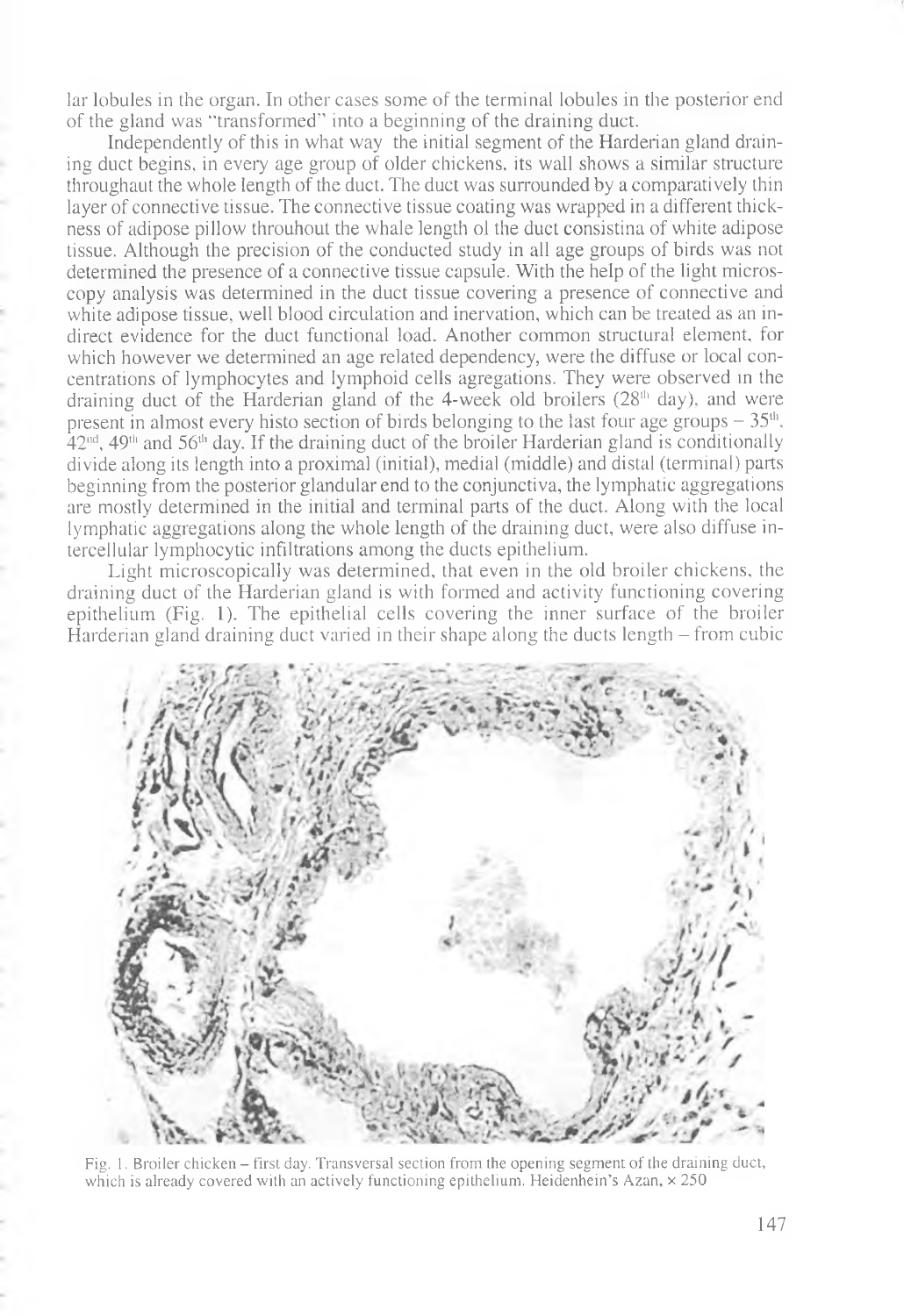

Fig. 2. Broiler chicken  $-49<sup>th</sup>$  day. Goblet cells from the distal duct segment in different phases of secretion an secretion formation, demonstrating alcianophilie properties. MAB/PAS,  $\times$  650

to prismatic. The epithelial cells covering the inner surface of the broiler Harderian gland draining duct varied in their shape along the ducts length - from cubic to prismatic. The tipisation of the epithelium was impeded especially in the proximal and distal parts of the duct where its wall was sepeatedly folded. In the areas with folds and the spaces between them, the epithelium looked like it consisted of layers and was tipisated like a stratified. The segments of the duct with non folded, flat autline of the section surface, were covered with simple cuboidal, or simple columnar epithelium, demonstrating a secretory function. Simple cuboidal epithelium was also covering the lymphocytic aggregations, dividing them from the duct lumen. Among the epithelial cells lining the inner surface of the duct there where also goblet cells, whose quantisy was big in the proximal and distal parts, and very little in the middle segment of the duct. All the observed goblet cells were with high secretory activity.

In our study using the larger magnifications of the microscope we determinided that in all the parts of the duct, the epithelium is situated over a basal membrane in one layer of flat, mononuclear cells, whose nucleus is globe-shaped, big and light stained. The fact, that the previously described epithelium in all parts of the duct does not perform only covering functions was proved by the shown reactively with the different staining methodes. The conducted histochemical tests proved, that along the whole length of the duct surface, the epithelial cells are  $PAS - negative$ , which is an argument to treat them as mucus – secreting cells. When stained with Mowris alcian blue with pHl.O, the epithelium reacted extremlly weak, and in most areas was not detected reactivity at all. When the staining medium (Alcian blue) is with  $pH2.5$ the shown reactivity was mainly medium expressed. The best pronounced reactivity was observed after a combined staining with a MAB, followed immediately by a PAS reaction (Fig. 2).